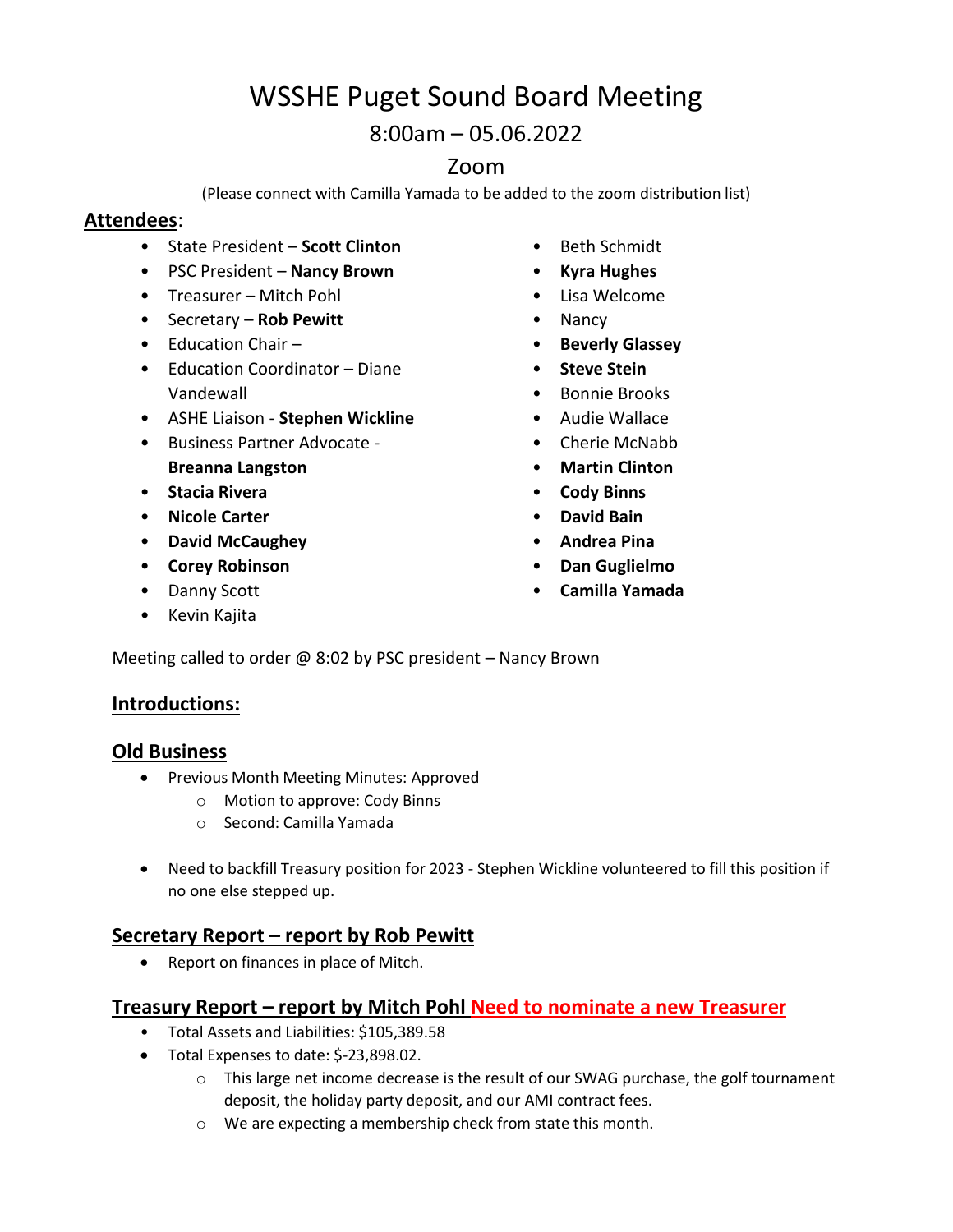# **Golf Committee – report by Corey Robinson**

- Location: Plateau Club
- $\bullet$  Date: June 27<sup>th</sup>
- Sponsorships: Still a few left
- Golf Foursomes: Sold out in 8.24 minutes

# **Charity Committee – report by Breanna Langston**

- Holiday Party:
	- $\circ$  Venue: Foundry on 1<sup>st</sup> ave south (same on 2018).
	- $\circ$  Date: Thursday Dec.  $8^{th}$ , 2022
	- o Estimated cost: 27,5K total cost, 13K WSSHE out of pocket. Approved 4.1.22
	- o Charity: Camp Corey (Same as last year)
- Day of Service:
	- $\circ$  Charity: Camp Corey Working with them for a possible day of service activity (end of summer clean-up). Meetings will continue to coordinate scope.
	- o Potential dates: 8.13, 9.24, 9.29 (Saturday)

# **Membership Committee - report by Nicole Carter**

- Starting to see events are being scheduled, if you need any support from the Membership Committee please reach out.
- Nicole and Nancy H. looking to set up a north and south end happy hour to bring professional members.

# **Education Committee - report by Nancy Brown on behalf of Diane Vandewall**

- April: No PSC education event since we had the Spring Symposium
- May 13th Roundtable: **Summertime blues – Practical, easy, and legal ways to reduce peak cooling loads.** (Speakers: Martin Clinton/Darren Schwend)
- **•** June 10<sup>th</sup> roundtable: Past Present and Future of Heling/Behavioral Clinics. (Speakers: Greg Belding, Blake Webber, Gena Lee)
- Recruitment drive needed. Volunteers needed to support this effort. More professional member involvement.
- $\bullet$  Joint education event committee is meeting Monday the 9<sup>th</sup> to go over logistics and see if this is something we can pull off. We are shooting for a date at the end of June. Thankfully, David Bain will help! Thanks to Nancy!
- Diane has the swag we ordered. In our next in person meeting, I will bring some for the board. The tumblers and padfolios will make nice speaker gifts and giveaways for potential new members.